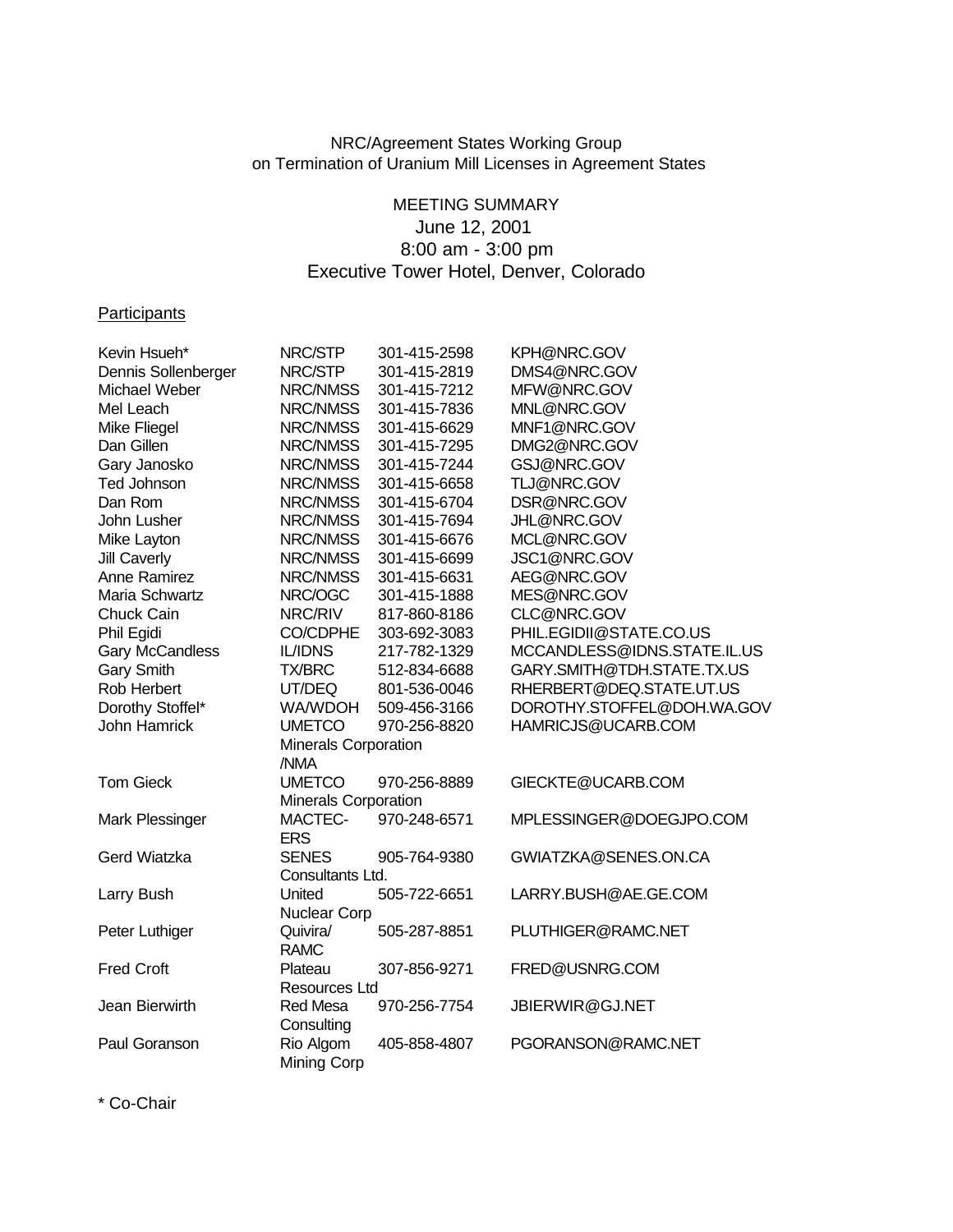- 1. General Discussions
	- Ž Meeting participants as signed in the attendance sheet are listed above.
	- $\check{Z}$  Kevin Hsueh reported that for each session there will be at least 10 minutes reserved for all meeting participants to provide their comments. The rest of the time will be reserved for the working group (WG). In addition to that, as indicated in the agenda, there is a period of time between approximately 2:30 and 3:00 pm reserved for all the meeting participants.
- 2. Status of Specific Tasks
	- Task 1 Draft revised STP SA-900 Procedure
	- $\check{Z}$  Kevin Hsueh presented WG background information including the status of the WG, an overview of the NRC license termination process, and the WG charter. He briefly reviewed the draft revised procedure and its five appendices, and indicated areas where major changes had been made so far. He emphasized that the review of Long Term Surveillance Plan (LTSP) is not within the scope of the WG charter.

It was mentioned that WG has a new web site under the Office of State and Tribal Programs (STP) homepage posting all the WG related documents such as meeting agenda, meeting summaries, draft revised procedures and reference documents used by WG.

- Ž WG discussed a proposal to review completion review reports (CRRs) in two phases: (1) AS submit draft CRRs for NRC review; (2) after revising the draft CRR based on NRC comments, AS submit final CRRs. WG agrees on the two phase approach and it should be applied to both conventional and non-conventional CRRs. Several paragraphs will be added to the procedure to address this approach.
- Ž There was a concern raised by meeting participants regarding NRC concurrence process. Specifically, it was indicated that without reviewing the detailed analyses conducted by AS staff, NRC reviewers would not have sufficient information needed to concur on AS conclusions that all applicable standards have been met. Unless NRC involves in every step of major licensing actions, such as AS review and approval of reclamation plans, decommissioning plans, NRC staff would not have all the information needed to make its determination. Given NRC review of AS CRRs is different from review of licensee reports, it was suggested that the procedure should clearly state the scope of review that should be conducted by NRC reviewers.

WG indicated that AS can make its licensing actions without NRC concurrence except for license termination. In the past, NRC has not involved in AS licensing actions unless NRC received requests from AS for technical assistance in specific areas. WG also recognized that most of the uranium milling sites in AS are in the final phase of license termination, i.e., reclamation and decommissioning plans may have been reviewed and approved by AS. It would not affect most of the sites if NRC decides to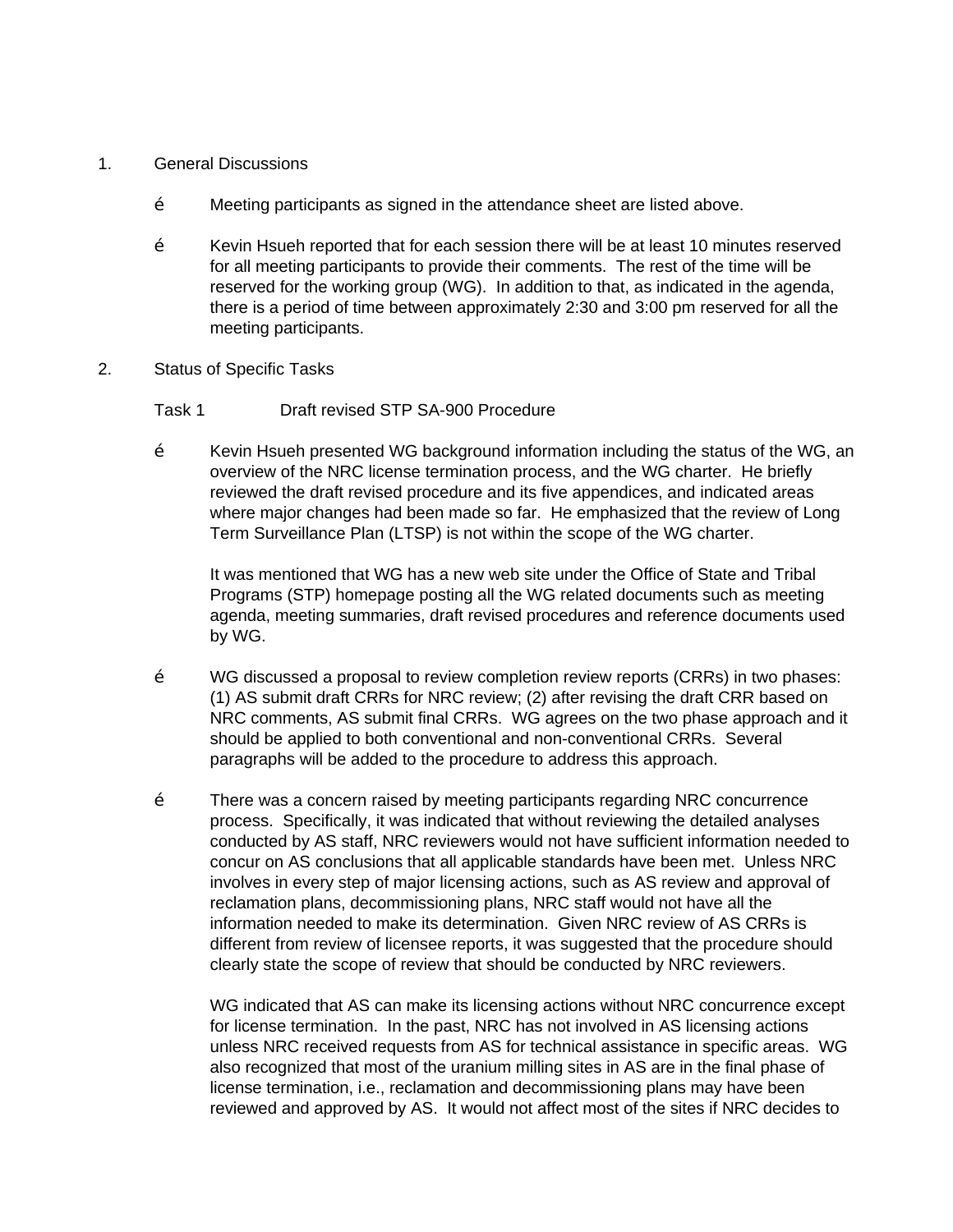start early involvement in AS's licencing actions. NRC resources to conduct such activities were also discussed and it was noted that resources concern is one of the reasons that NRC decided not to involve in every step of AS licensing actions.

WG agreed that the procedure should include a statement to clarify the scope of review conducted by NRC reviewers.

Task 2 Sample CRR for Conventional Uranium Mill

- Ž WG's discussed the level of detailed information needed in the CRRs. It was suggested that the threshold for that would be whether NRC has sufficient information to understand the State's basis for its conclusion that all applicable standards and requirements have been met. Any detailed information beyond that would not be necessary.
- Ž WG agreed that the summary Table for a list of standards and requirements should have three columns: (1) criterion column includes a list of criteria starting from criterion 1 in 10 CFR Appendix A; (2) CRR section column identifies which section of the CRR would address the corresponding criterion; (3) Technical Evaluation Report (TER) section column identifies which section of the TER (or equivalent documents) would address the corresponding criterion. After review of AS CRRs, if the CRR does not contain sufficient information for NRC to understand State's basis, NRC may request specific additional information in TER or equivalent as identified in column (3) of the summary Table.
- Ž Phil Egidi and Dorothy Stoffel will add additional background information to the section 1 of the sample CRR regarding licensee's closeout activities.
- Ž Dan Rom, Phil Egidi and Dorothy Stoffel will work on revising the seismic evaluation section under Geotechnical Stability (example 1: Sherwood CRR).
- $\check{Z}$  Dan Rom will work on revising the settlement potential and de-watering of tailings sections.
- $\check{Z}$  Dan Rom will take the lead on revising the Geotechnical Stability (example 2:Atlas TER) portion of the CRR and also examining if examples 1 and 2 can be combined into one example.
- $\check{Z}$  Ted Johnson will take the lead on revising the Surface Water Hydrology and Erosion Protection portion of the CRR including adding a subsection to deal with vegetation cover.
- Ž Phil Egidi and Kevin Hsueh will work on revising the Radiation Cleanup an Control section.
- Ž Rob Herbert will provide language to be included in the Ground Water Remediation section regarding LTSP costs for the permeable reactive walls after closure.